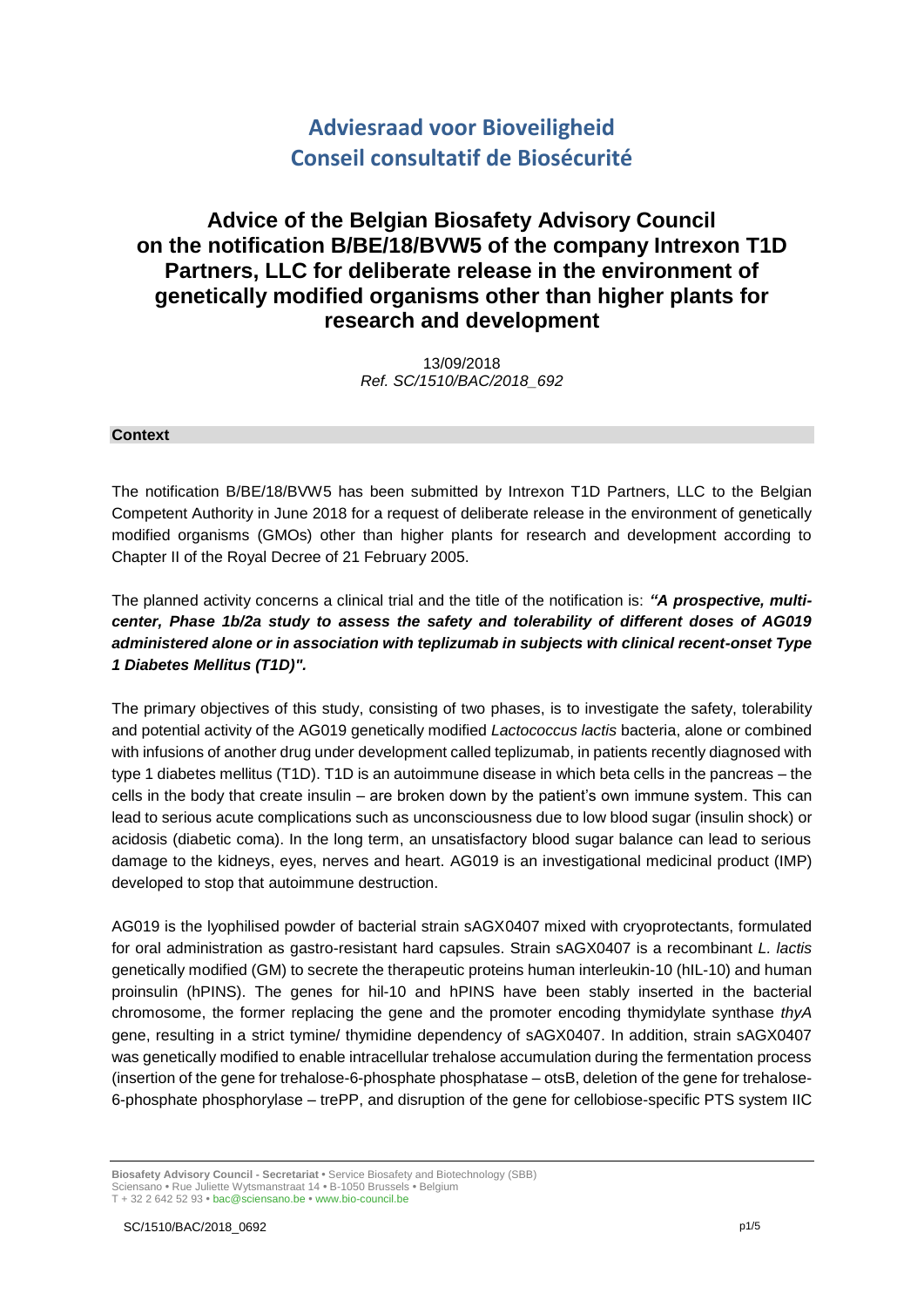component - ptcC). As a result, the GM bacteria are less sensitive to bile acid lysis during their passage through the gastrointestinal tract.

It is expected that through oral administration of AG019, the simultaneous delivery to the gastrointestinal (GI) tract of an antigen implicated in β-cell autoimmunity (hPINS) and a cytokine known to steer the immune system towards a state of tolerance (hIL-10) will be able to reverse T1D in humans by inducing and restoring long term tolerance to β-cell antigens. A combination of this treatment approach with a short treatment of generalized immunosuppression (using an immune suppressing drug such as teplizumab) is thought to further strengthen the therapeutic potential. In the first part of the clinical trial, patients will take 2 or 6 capsules containing AG019 (2 x 10<sup>11</sup> CFU/dose or 6 x 10<sup>11</sup> CFU/dose) every day for 8 weeks. In the second phase, patients will take 6 capsules every day for 8 weeks.

The parental strain of sAGX0407 is *Lactococcus lactis* subsp. *cremoris* MG1363, a non-pathogenic, non-invasive, non-colonizing Gram-positive strain that is incapable of survival outside of artificially supplemented laboratory conditions. *L. lactis* is primarily used to produce fermented foods such as the industrial manufacture of dairy products. This bacterium is a poor competitor and has a limited ecological niche. Strain sAGX0407 is devoid of the metabolic pathways that enable the use of milk carbohydrate and amino acid sources and is dependent on external supplementation of thymine or thymidine for growth and survival.

It is planned to conduct the trial in several clinical sites located in Brussels, the Flemish Region and Wallonia.

The dossier has been officially acknowledged by the Competent Authority on 20 June 2018 and forwarded to the Biosafety Advisory Council (BAC) for advice.

Within the framework of the evaluation procedure, the BAC, under the supervision of a coordinator and with the assistance of its Secretariat, contacted experts to evaluate the dossier. No expert from the common list of experts drawn up by the BAC and the Service Biosafety and Biotechnology (SBB) of Sciensano answered positively to this request. Only one expert from the SBB took part in the evaluation of the dossier.

The expert assessed whether the information provided in the notification was sufficient and accurate in order to state that the deliberate release of the genetically modified organism would not raise any problems for the environment, animal health or human health (people coming in contact with the treated patient and/or with the GMO) in the context of its intended use. See Annex I for an overview of all the comments from the expert.

The scientific evaluation has been performed considering following legislation:

- Annex II (principles for the risk assessment) and annex III (information required in notifications) of the Royal Decree of 21 February 2005.

- Commission Decision 2002/623/EC of 24 July 2002 establishing guidance notes supplementing Annex II to Directive 2001/18/EC.

The pure medical aspects concerning the efficacy of the medicinal product and its safety for the treated patient, as well as aspects related to social, economic or ethical considerations, are outside the scope of this evaluation.

On 25 July 2018, based on a list of questions prepared by the BAC, the Competent Authority requested the notifier to provide additional information about the notification. The answers from the notifier to these questions were received by the Competent Authority on 21 August 2018 and transmitted to the

T + 32 2 642 52 93 **•** bac@sciensano.be **•** www.bio-council.be

**Biosafety Advisory Council - Secretariat •** Service Biosafety and Biotechnology (SBB) Sciensano **•** Rue Juliette Wytsmanstraat 14 **•** B-1050 Brussels **•** Belgium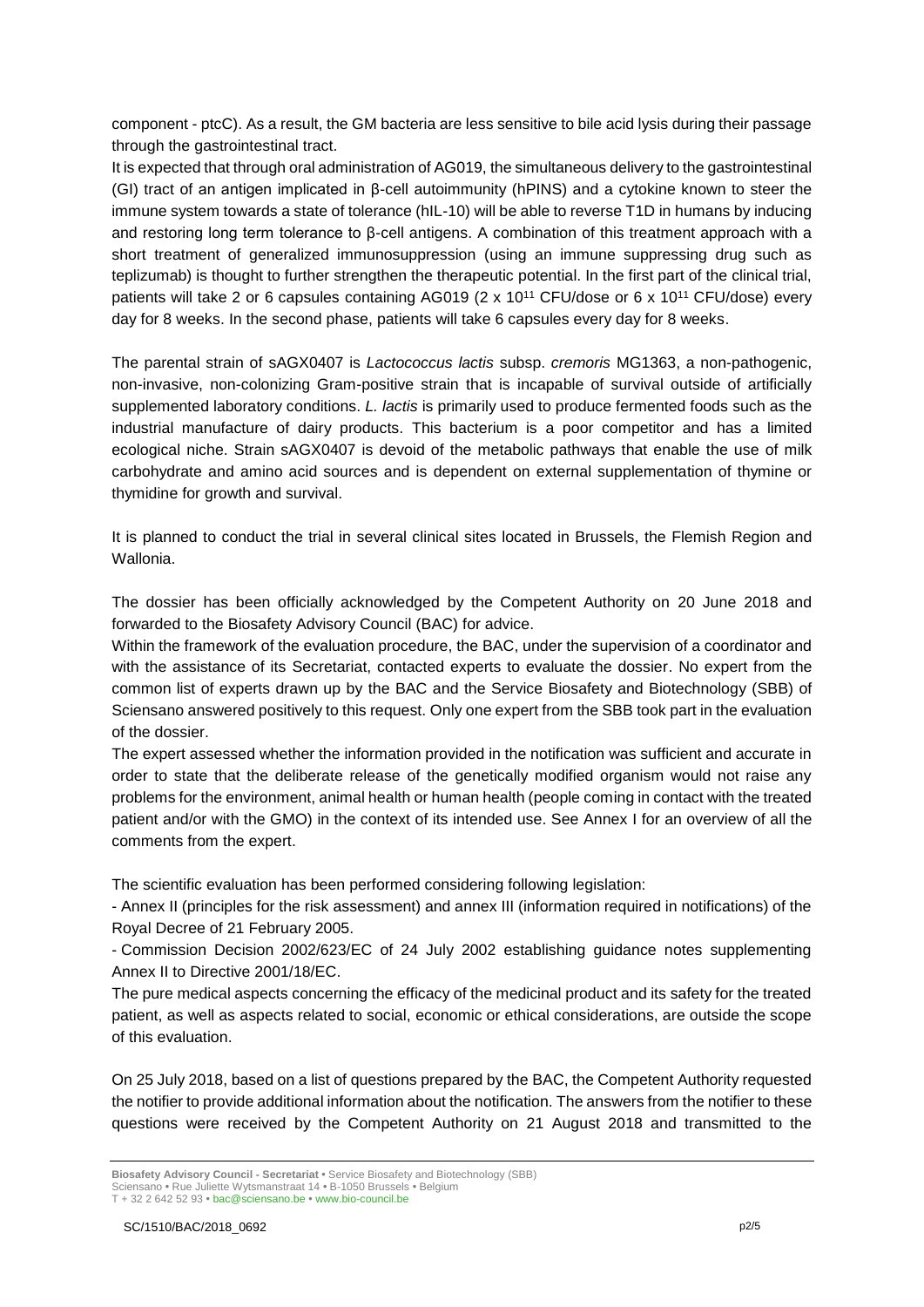secretariat of the BAC on the same day. This complementary information was reviewed by the coordinator and the expert, and was considered satisfactory.

In parallel to the scientific evaluation of the notification, the Competent Authority also made the dossier available on its website for the one-month public consultation foreseen in the abovementioned Royal Decree. The Competent Authority did not receive reactions from the public.

#### **Summary of the scientific evaluation**

#### **1. The characteristics of the donor, the recipient or parental organism**

The donor, recipient and parental organisms were found to be adequately described in the dossier.

#### **2. Information related to the characteristics of the GMO and the medication**

Information related to the molecular characteristics of strain sAGX0407 including phenotypic and genetic stability of the transgenes were adequately described in the dossier.

#### **3. The conditions of the release**

Information related to the conditions of the release were found to be adequately described in the dossier.

#### **4. The risks for the environment or human health**

There is no indication that the GMO itself is toxic, allergenic or pathogenic. The changes that were induced in the recipient strain as well as in the GMO, do not affect the basic toxic or allergenic features. In the unlikely event of infection, the GMO can quickly and easily be inactivated with standard antibiotics.

In its list of questions addressed to the notifier, the BAC advised to further consider the risk for immunecompromised individuals or those who are immunosuppressed due to an underlying condition or therapy in case of swallowing entire capsules or (inadvertent) ingestion of accidentally opened capsules. The notifier clarified that, based on pre-clinical studies and previous experience, it is not expected that hIL-10 or hPINS will be absorbed into the systemic circulation. The delivery system in this study avoids the exposure to high systemic doses by localized expression in the GI tract. The doses are much lower and act only locally. The exposure is also limited in time as the bacteria are evacuated from the GI tract in a period of a few days following administration. Given that *L. lactis* does not colonize the GI tract, and that interleukin-10 has a short half-life, the exposure time to the secreted IL-10 will be limited in the unlikely event that it ends up in the systemic circulation. With regards to hPINS its sole purpose is to induce an antigen specific immune response and systemic injection of high doses of hPINS has been documented to induce little side effects. In addition, several exclusion criteria included in the protocol should prevent immune compromised patients to be enrolled in the study. Taken all these considerations into account the BAC agrees that the risk for immune-compromised individuals should be minimal.

**Biosafety Advisory Council - Secretariat •** Service Biosafety and Biotechnology (SBB) Sciensano **•** Rue Juliette Wytsmanstraat 14 **•** B-1050 Brussels **•** Belgium T + 32 2 642 52 93 **•** bac@sciensano.be **•** www.bio-council.be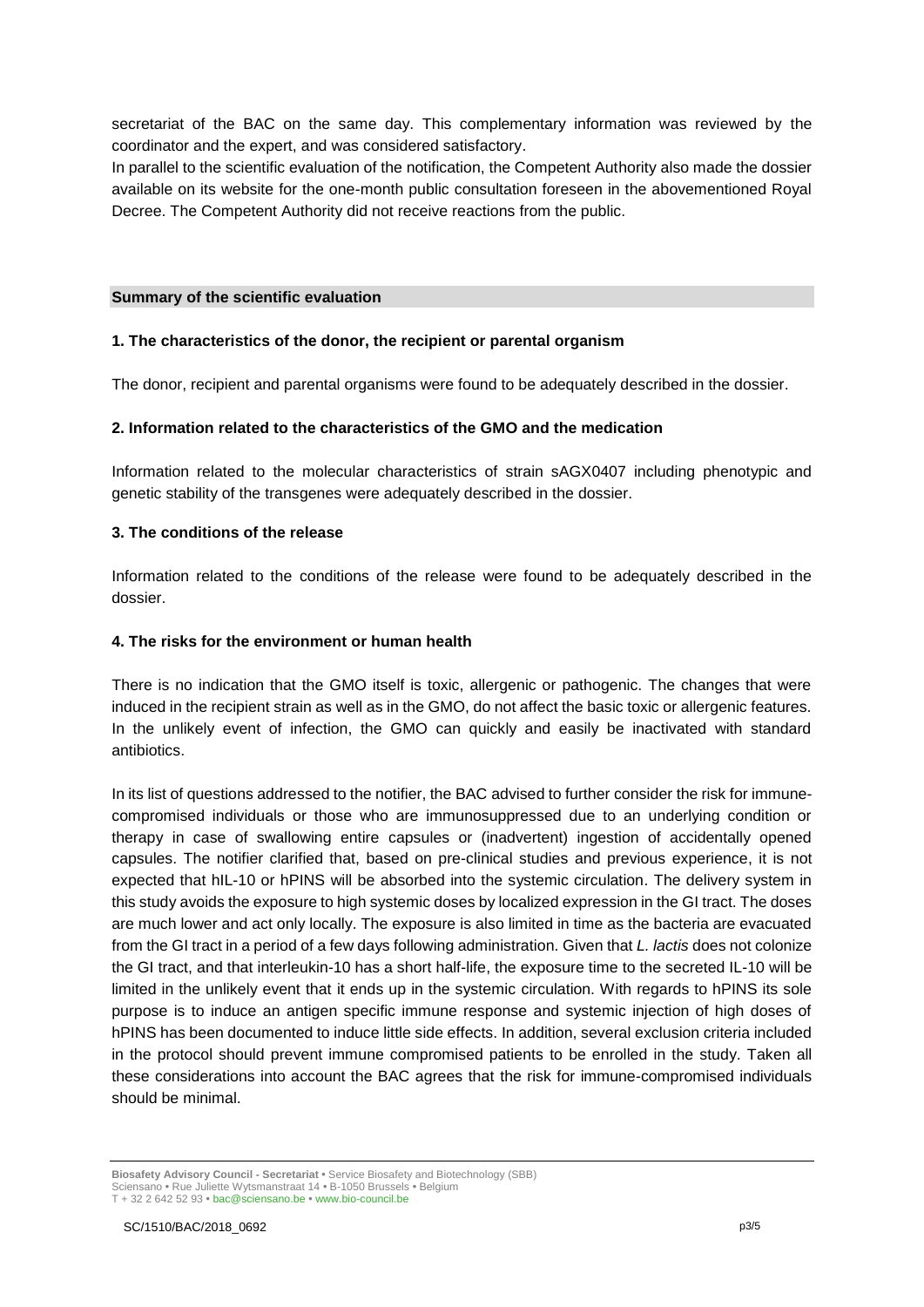The notifier was also requested by the BAC to address the potential risk and selective advantage posed by the acquisition of the hIL-10 gene by a pathogenic bacterium present in the GI tract as a result of horizontal gene transfer. Based on several considerations substantiated by scientific references the notifier concluded that mechanistically and physiologically it is highly unlikely that any cross-species transfer of genetic material from the GMO into other microbiota could occur. Available data also suggest the absence of a selective drive to acquire the hIL-10 gene i.e. the absence to gain a selective advantage upon its acquisition. The BAC agrees with these conclusions.

# **5. The monitoring, control, waste treatment and emergency plans proposed by the applicant**

The Biosafety Advisory Council is of the opinion that the information provided is sufficient and does not raise safety concerns.

Upon request of the BAC the notifier confirmed that destruction of all used and unused IMP will be done at a dedicated drug destruction facility. In addition, the patient instruction leaflet already includes a request to always return used and unused medication to the site, including upon discontinuation of a patient.

# **Conclusion**

Based on the scientific assessment of the notification made by the Belgian expert, the Biosafety Advisory Council concludes that it is unlikely that AG019 developed to stop autoimmune destruction of beta cells in the pancreas in patients recently diagnosed with type 1 diabetes mellitus (T1D), and administered alone or in association with teplizumab, will have any adverse effects on human health or on the environment in the context of the intended clinical trial provided that all the foreseen safety measures are followed. However, as a precautionary measure the Council emphasizes the importance of measures to avoid inadvertent intake of the IMP by people not enrolled in the clinical trial.

Therefore, the Biosafety Advisory Council issues a **positive advice with the following conditions**:

- The notifier and the investigators must strictly apply the clinical trial protocol, and all the safety instructions as described in the dossier. In addition, the patient instruction leaflet should clearly mention that the IMP should be stored in a lockable container at the patient's private home.
- Any protocol amendment has to be previously approved by the Competent Authority.
- The notifier is responsible to verify that each study centre has qualified personnel experienced in handling infectious material and that the investigator has the required authorizations to perform the clinical trial activities inside the hospital (laboratory, pharmacy, hospital room, consultation room...) according to the Regional Decrees transposing Directive 2009/41/EC on Contained use of genetically modified micro-organisms.
- The Biosafety Advisory Council should be informed within two weeks when the first patient starts the treatment and the last patient receives the last treatment.

**Biosafety Advisory Council - Secretariat •** Service Biosafety and Biotechnology (SBB) Sciensano **•** Rue Juliette Wytsmanstraat 14 **•** B-1050 Brussels **•** Belgium T + 32 2 642 52 93 **•** bac@sciensano.be **•** www.bio-council.be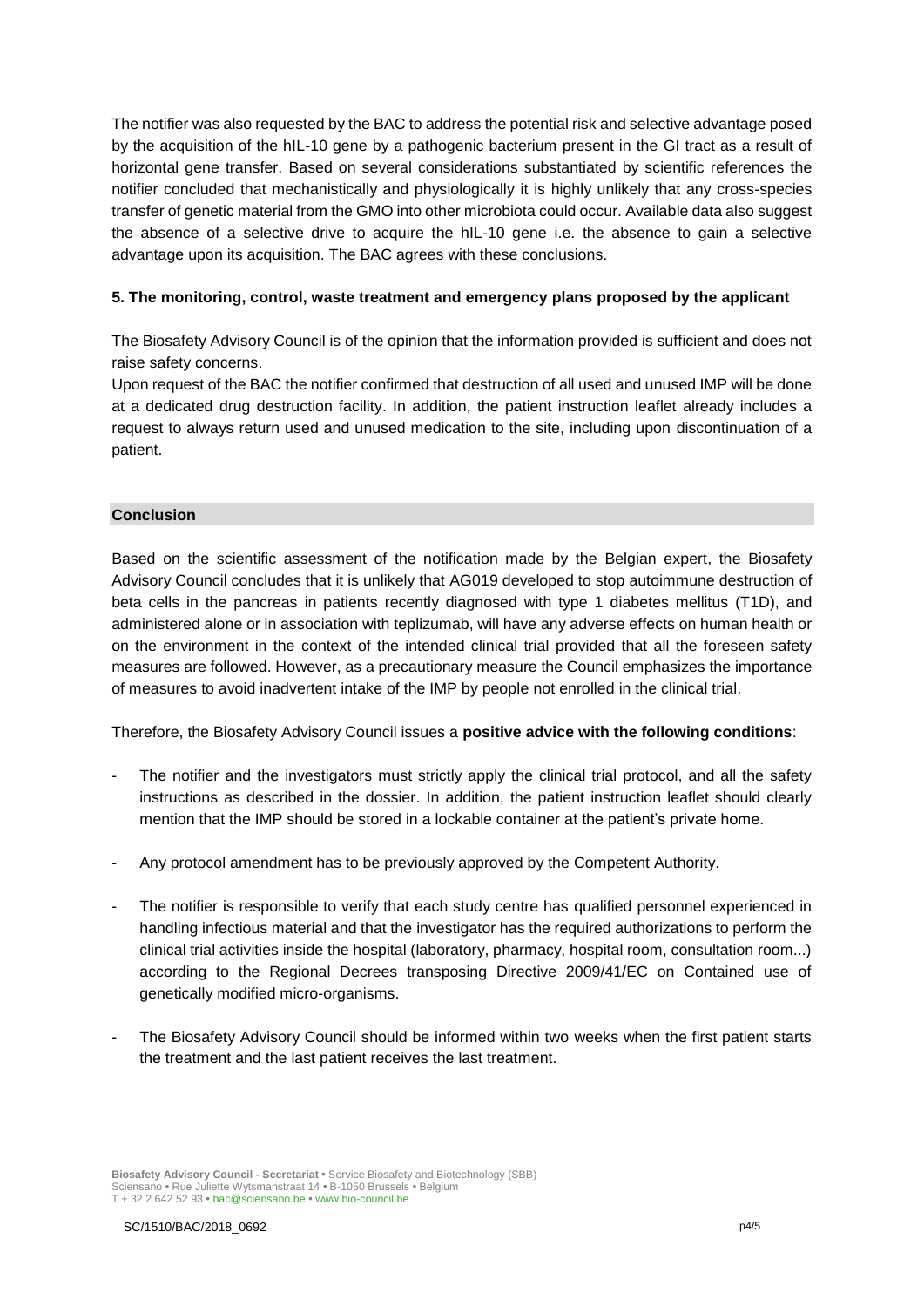- At the latest six months after the last visit of the last patient included in the trial, the notifier must send to the competent authority at the attention of the Biosafety Advisory Council a report with details concerning the biosafety aspects of the project. This report will at least contain:
	- $\circ$  The total number of patients included in the trial and the number of patients included in Belgium;
	- o A summary of all adverse events marked by the investigators as probably or definitely related to the study medication;
	- o A report on the accidental releases, if any, of AG019.

V un hvc

Dr. Corinne Vander Wauven President of the Belgian Biosafety Advisory Council

*Annex I: Compilation of comments of experts in charge of evaluating the dossier B/BE/18/BVW5 (ref. SC/1510/BAC/2018\_0627)*

**Biosafety Advisory Council - Secretariat •** Service Biosafety and Biotechnology (SBB) Sciensano **•** Rue Juliette Wytsmanstraat 14 **•** B-1050 Brussels **•** Belgium T + 32 2 642 52 93 **•** bac@sciensano.be **•** www.bio-council.be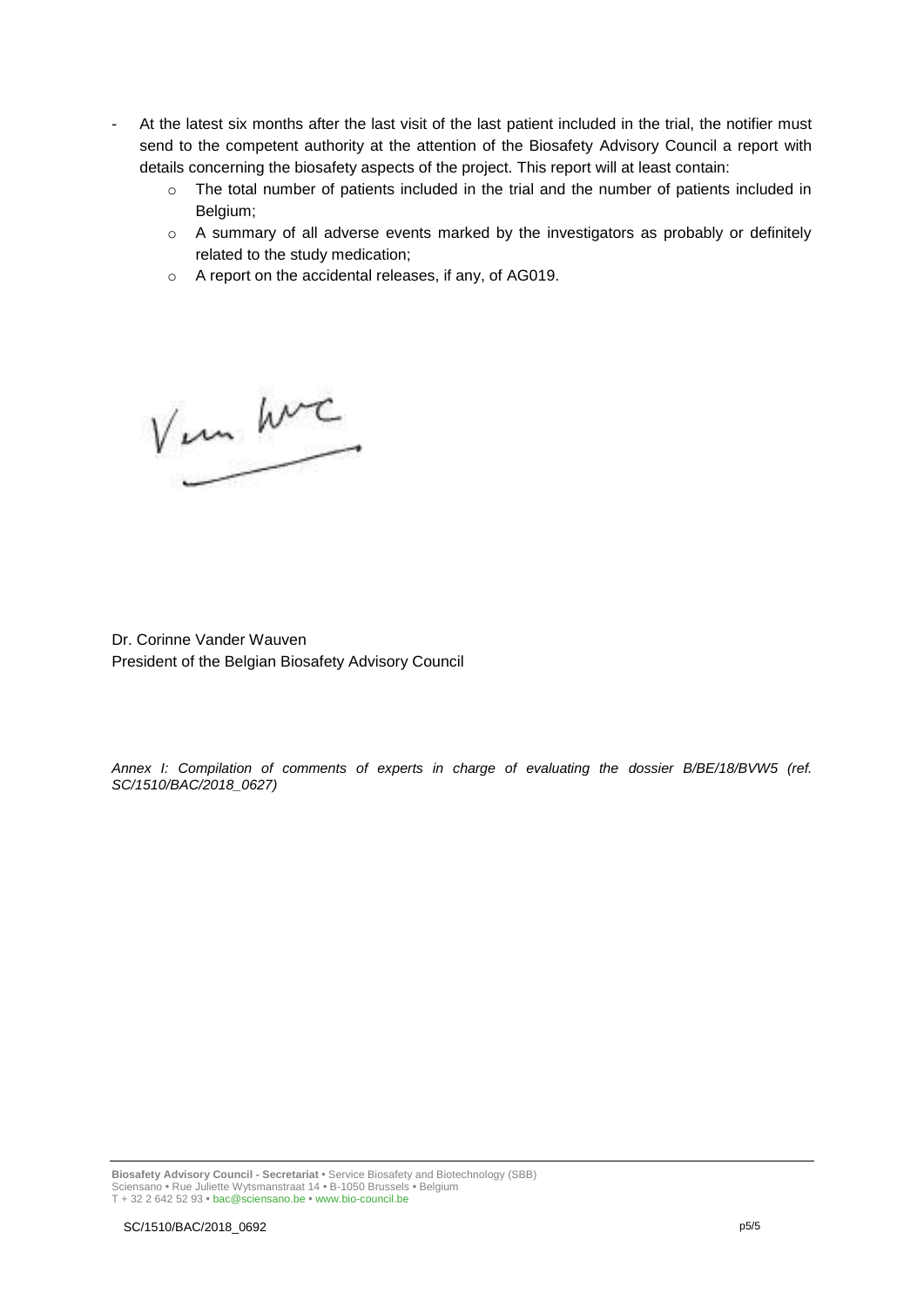# **Adviesraad voor Bioveiligheid Conseil consultatif de Biosécurité**

# **Compilation of comments of experts in charge of evaluating the dossier B/BE/18/BVW5 And comments submitted to the notifier**

26 July 2018 Ref. SC/1510/BAC/2018\_0627

**Mandate for the Group of Experts:** Mandate of the Biosafety Advisory Council (BAC) of 13 June 2018. **Coordinator:** Corinne Van der Wauven (Institut de Recherche Labiris) **Experts:** Aline Baldo (Sciensano, SBB) **SBB:** Didier Breyer, Katia Pauwels.

#### **INTRODUCTION**

Dossier **B/BE/18/BVW5** concerns a notification of the company Intrexon T1D Partners, LLC for deliberate release in the environment of genetically modified organisms other than higher plants according to Chapter II of the Royal Decree of 21 February 2005.

The notification has been officially acknowledged on 20/06/2018 and concerns a clinical trial with AG019, a recombinant Lactococcus lactis engineered to secrete human interleukin-10, which is encoded by the gene hil-10. The latter has been stably inserted in the bacterial chromosome replacing the gene and the promoter encoding thymidylate synthase thyA gene, resulting in a tymine/thymidine dependency of AG019. Other genes that have been inserted in the bacterial chromosome are the gene for human proinsulin (pins) and the gene for trehalose-6-phosphate phosphatase (otsB). The gene for trehalose-6-phosphate phosphorylase (trePP) is absent and the one for cellobiose-specific PTS system IIC component (ptcC) has been disrupted, thereby contributing to the accumulation of trehalose.

The application concerns a phase Ib/IIa clinical trial involving the oral administration of AG019 to patients with clinical recent-onset Type 1 Diabetes Mellitus (T1D). It is hypothetized that the proteins expressed by GMO will induce antigen specific immune tolerance and will increase the ability of the GMO to accumulate trehalose making it more resistant to bile acid lysis and prolonging the survival of the GMO in the GI tract.

#### ♦ **INSTRUCTIONS FOR EVALUATION**

Depending on their expertise, the experts were invited to evaluate the genetically modified organism considered in the notification as regards its molecular characteristics and its potential impact on human health and the environment. The pure medical aspects concerning the efficacy of the medicinal product and its safety for the treated patient are outside the scope of this evaluation. The comments of the experts are roughly structured as in

- Annex II (principles for the risk assessment) of the Royal Decree of 21 February 2005
- Annex III (information required in notifications) of the Royal Decree of 21 February 2005

- Commission Decision 2002/623/EC of 24 July 2002 establishing guidance notes supplementing Annex II to Directive 2001/18/EC.

**Biosafety Advisory Council - Secretariat •** Service Biosafety and biotechnology (SBB) Sciensano • Rue Juliette Wytsmanstraat 14 **•** B-1050 Brussels **•** Belgium T + 32 2 642 52 93 **•** bac@sciensano.be **•** www.bio-council.be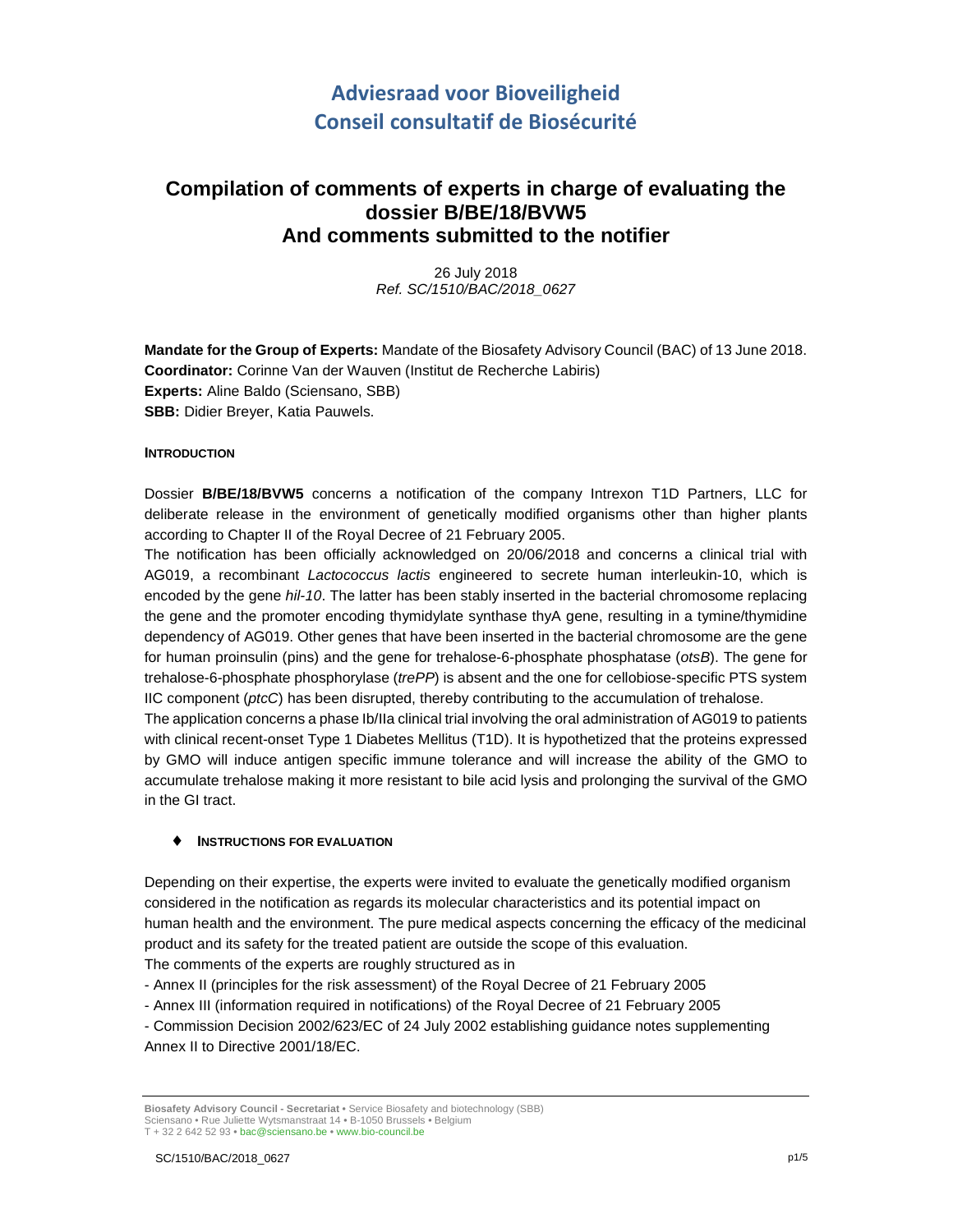#### **List of comments/questions received from the expert**

Remark: The comments below have served as basis for a list of questions that the Competent authority forwarded on 25/07/2018 to the notifier with a request to provide additional information. The comments or remarks highlighted in grey correspond to the questions addressed to the notifier.

# **1. INFORMATION RELATED TO THE CHARACTERISTICS OF THE DONOR, THE RECIPIENT OR PARENTAL ORGANISM**

(e.g. possibility of natural transfer of genetic material to other organisms, pathological, ecological and physiological characteristics, indigenous vectors ...)

#### Comment

Has evaluated this item and has no questions/comments.

#### **2. INFORMATION RELATED TO THE VECTOR**

(e.g. description, sequence, mobilisation ...)

#### Comment

Has not evaluated this item.

#### **3. INFORMATION RELATED TO THE CHARACTERISTICS OF THE GMO**

#### **3.1. Information related to the genetic modification**

(e.g. methods used for the modification, description of the insert/vector construction ...)

#### Comment

Has not evaluated this item.

#### **3.2. Information on the molecular characteristics of the final GMO**

(e.g. number of copies of the transgenes, phenotypic and genetic stability of the transgenes, expression of the new genetic material, re-arrangements in the genome, inclusion or suppression of genetic material ...)

#### Comment

Has not evaluated this item.

#### **3.3. Considerations for human, animal or plant health**

(e.g. invasiveness and virulence, toxic or allergenic effects, possibility of survival outside of receiving host, other product hazards ...)

#### Comment

Has evaluated this item and has no questions/comments.

**Biosafety Advisory Council - Secretariat •** Service Biosafety and biotechnology (SBB) Sciensano • Rue Juliette Wytsmanstraat 14 **•** B-1050 Brussels **•** Belgium T + 32 2 642 52 93 **•** bac@sciensano.be **•** www.bio-council.be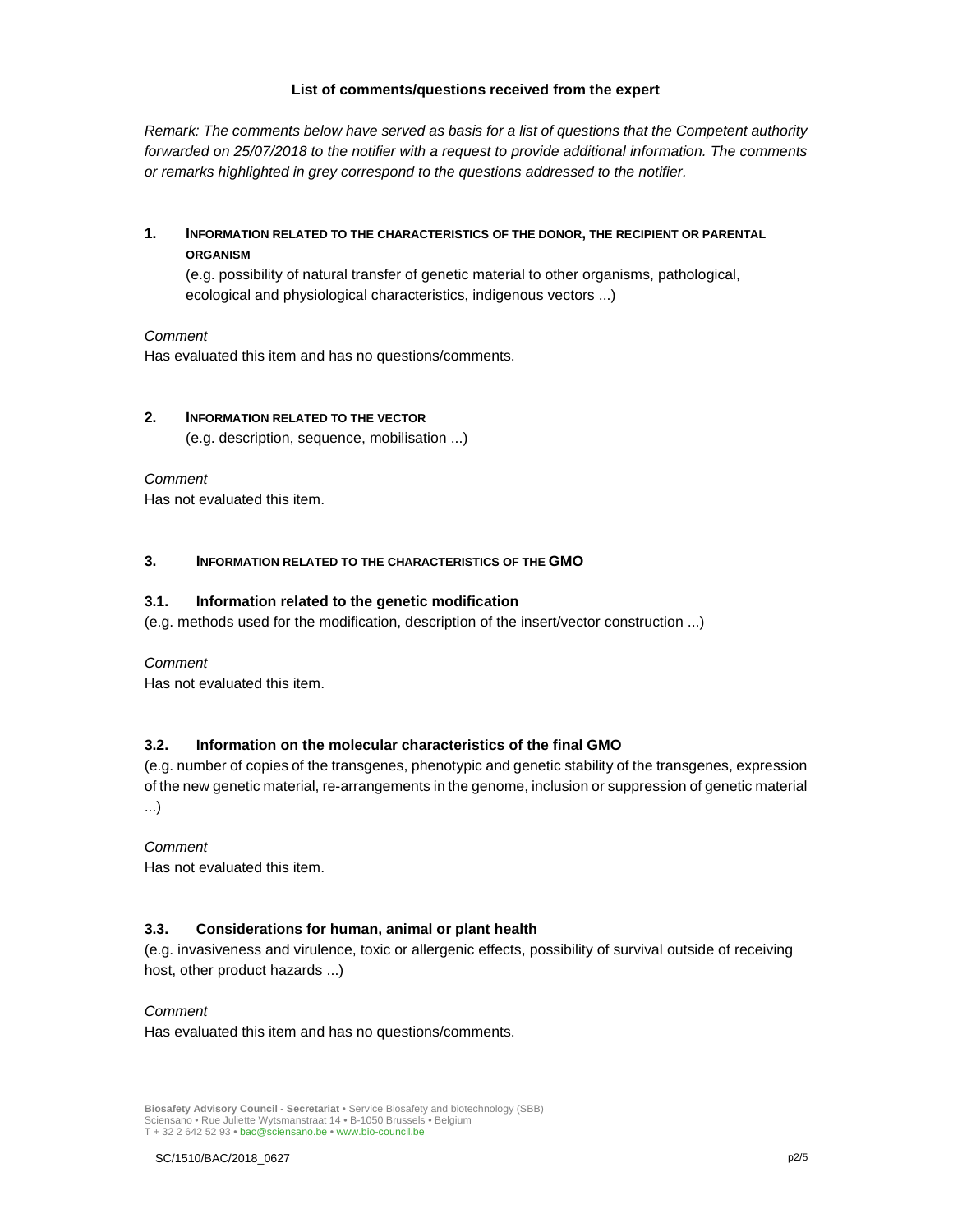#### **4. INFORMATION RELATING TO THE CONDITION OF RELEASE**

(e.g. description of the activity, quantities of GMO to be released, workers protection measures, elimination of any contaminating material in the preparation of the GMO stock, elimination of the GMO at the end of the experiment ...)

#### Comment

The applicant says that given the biological containment which combines several inherent inactivation factors, no additional inactivation is foreseen at the clinical trial centers on top of normal practice. At the clinical trial center, capsules should be inactivated (by incineration) even if sAGX0407 is not able to survive in the environment due to the nutrient requirements (auxotrophy; biologically contained). The subjects must return all unused capsules to the study site even in the case when a subject discontinues the study. The capsules should be inactivated by incineration. At the patient's private home, the biological material should be stored in the refrigerator. This could lead to inadvertent use. However, the patient will be advised to store the doses in a lockable container. The applicant should consider the risk related to an accidental intake of a capsule by children.

- **5. INFORMATION RELATED TO THE RISKS FOR THE ENVIRONMENT AND HUMAN HEALTH**
- **5.1. Information on spread ("shedding") of the GMO from the treated patient/animal to other persons/animals or to the environment (including indirect/delayed effects due to vertical transmission to offspring).**
- (e.g. genetic transfer capability, routes of biological dispersal, target organisms ...)

#### **Comment**

Has evaluated this item and has no questions/comments.

# **5.2. Information on possible effects on human health resulting from interactions of the GMO and persons working with, coming into contact with or in the vicinity of the GMO release (carekeepers, patient relatives, immunocompromised people ...).**

#### **Comment**

The applicant does not consider the risk for immune-compromised individuals and those who are immunosuppressed due to an underlying condition or therapy (e.g. HIV patients, transplant recipients, cancer patients undergoing certain therapy).

The applicant should consider the risk for immune-compromised persons in case of swallow entire capsules or ingest material from accidentally opened capsules.

It is also important to consider possible effects on the unborn child in the case of transmission to a pregnant woman.

#### **5.3. Information on possible effects on animal health or on the environment.**

#### Comment

Has evaluated this item and has no questions/comments.

**Biosafety Advisory Council - Secretariat •** Service Biosafety and biotechnology (SBB) Sciensano • Rue Juliette Wytsmanstraat 14 **•** B-1050 Brussels **•** Belgium

T + 32 2 642 52 93 **•** bac@sciensano.be **•** www.bio-council.be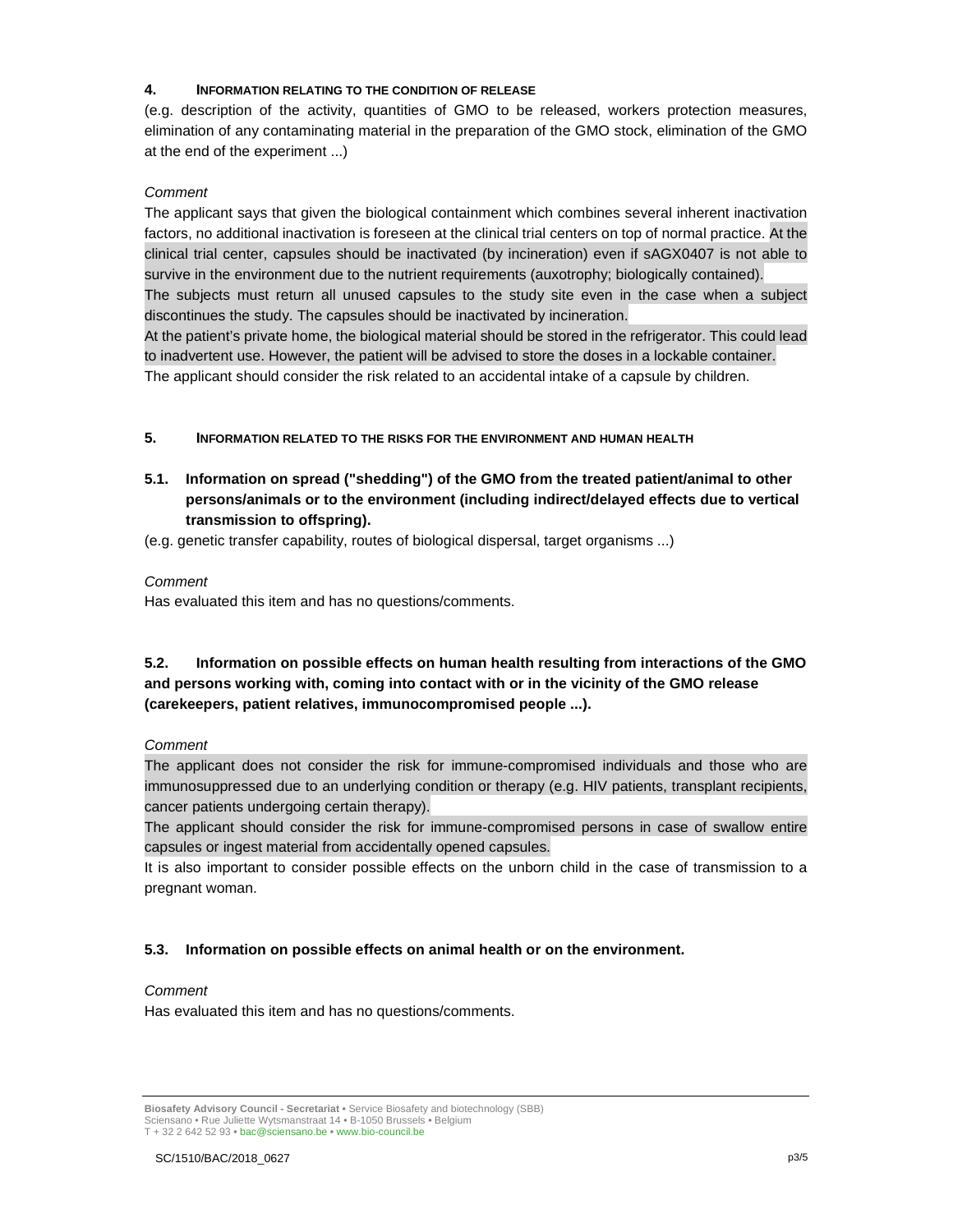#### **5.4. Information on selective advantages or disadvantages conferred to the GMO compared to the parental organism.**

### Comment

Compared to the non-modified parental strain, sAGX0407 is totally dependent on the addition of thymine/thymidine to the culture medium (thymine-less death).

# **5.5. Information on the possibility of the GMO to reconvert to his wild type form and possible consequences for human health or the environment.**

#### **Comment**

Has evaluated this item and has no questions/comments.

**5.6. Information on the possibility of the GMO to exchange genetic material with other microorganisms and possible consequences for human health or the environment.** 

#### Comment

Has evaluated this item and has no questions/comments.

**5.7. Information on the possibility of gene transfer to other organisms and about the selective advantages or disadvantages conferred to those resulting organisms (possible consequences for human health or the environment).** 

Comment

Has evaluated this item and has no questions/comments.

### **6. INFORMATION RELATED TO THE MONITORING, SURVEILLANCE AND CONTROL, WASTE TREATMENT AND EMERGENCY PLANS PROPOSED BY THE APPLICANT**

### **6.1. Monitoring plan proposed by the notifier and possibility to identify the occurrence of non-anticipated adverse effects.**

(adequation between the monitoring plan and risks identified during the risk assessment, when appropriate measures to minimize the potential risks to offspring ...)

#### Comment

Has evaluated this item and has no questions/comments.

#### **6.2. Surveillance and control of the release**

(adequation between the procedures to avoid and/or minimise the spread of the GMO and risks identified during the risk assessment...)

#### Comment

Has evaluated this item and has no questions/comments.

**Biosafety Advisory Council - Secretariat •** Service Biosafety and biotechnology (SBB) Sciensano • Rue Juliette Wytsmanstraat 14 **•** B-1050 Brussels **•** Belgium

T + 32 2 642 52 93 **•** bac@sciensano.be **•** www.bio-council.be